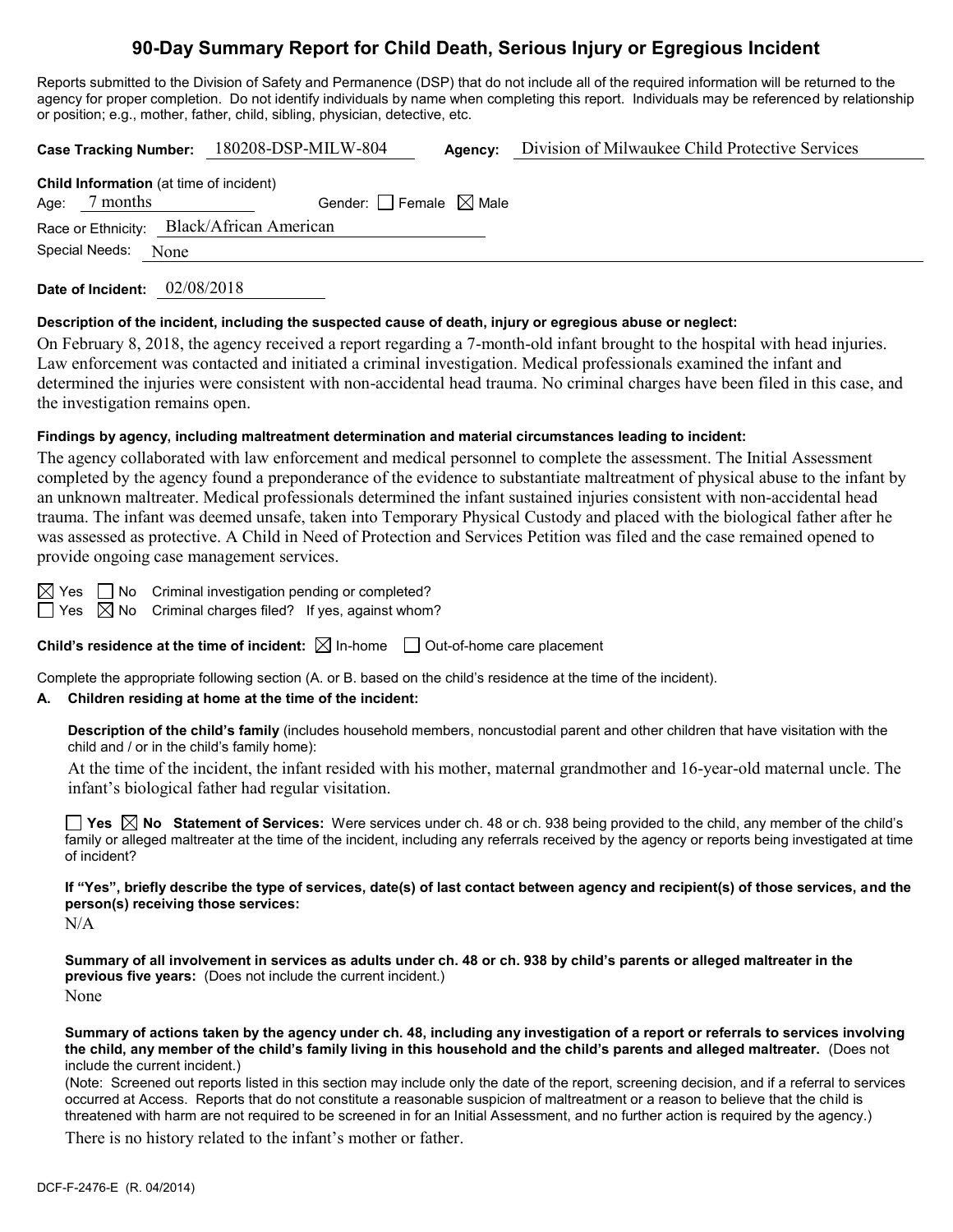The following history is related to the infant's grandmother who was residing in the home at the time of the incident: On May 29, 2007, the agency screened-in a CPS Report alleging physical abuse to the grandmother's now adult child by the infant's grandmother. An assessment was completed by the agency and the allegation of physical abuse was substantiated. A Child in Need of Protection and Services Petition was filed and the case remained open to provide ongoing case management services.

On May 31, 2006, the agency screened-in a CPS Report alleging physical abuse to the grandmother's now adult child by the infant's grandmother. An assessment was completed by the agency and the allegation of physical abuse was unsubstantiated. The case was closed upon the completion of the Initial Assessment.

On February 6, 2006, the agency screened-in a Services Report. The agency provided the family with a referral to community support services.

On April 16, 2003, the agency screened-out a CPS Report.

On April 14, 2003, the agency screened-out a CPS Report.

On September 25, 2002, the agency screened-in a CPS Report alleging neglect to the grandmother's now adult children by the infant's grandmother. An assessment was completed by the agency and the allegation of neglect was unsubstantiated. Upon completion of the Initial Assessment, the case remained open to provide ongoing case management services.

On May 21, 2001, the agency screened-in a CPS Report alleging physical abuse to the grandmother's now adult children by the infant's grandmother. An assessment was completed by the agency and the allegation of physical abuse was substantiated. A Child in Need of Protection and Services Petition was filed and the case remained open to provide ongoing case management services.

#### **Summary of any investigation involving the child, any member of the child's family and alleged maltreater conducted under ch. 48 and any services provided to the child and child's family since the date of the incident:**

The agency collaborated with law enforcement and medical personnel to complete the assessment. The Initial Assessment completed by the agency found a preponderance of the evidence to substantiate maltreatment of physical abuse to the infant by an unknown maltreater. Medical professionals determined the infant sustained injuries consistent with non-accidental head trauma. The infant was deemed unsafe, taken into Temporary Physical Custody and placed with the biological father after he was assessed as protective. A Child in Need of Protection and Services Petition was filed and the case remained opened to provide ongoing case management services.

### **B. Children residing in out-of-home care (OHC) placement at time of incident:**

**Description of the OHC placement and basis for decision to place child there:** N/A

**Description of all other persons residing in the OHC placement home:** N/A

**Licensing history:** Including type of license, duration of license, summary of any violations by licensee or an employee of licensee or other actions that constitute a substantial failure to protect and promote the welfare of the child. N/A

#### Summary of any actions taken by agency in response to the incident:

| (Check all that apply.) |  |
|-------------------------|--|
|-------------------------|--|

| Screening of Access report                           | Attempted or successful reunification    |
|------------------------------------------------------|------------------------------------------|
| Protective plan implemented                          | Referral to services                     |
| Initial assessment conducted                         | Transportation assistance                |
| Safety plan implemented                              | Collaboration with law enforcement       |
| Temporary physical custody of child                  | Collaboration with medical professionals |
| Petitioned for court order / CHIPS (child in need of | Supervised visitation                    |
| protection or services)                              | Case remains open for services           |
| Placement into foster home                           | Case closed by agency                    |